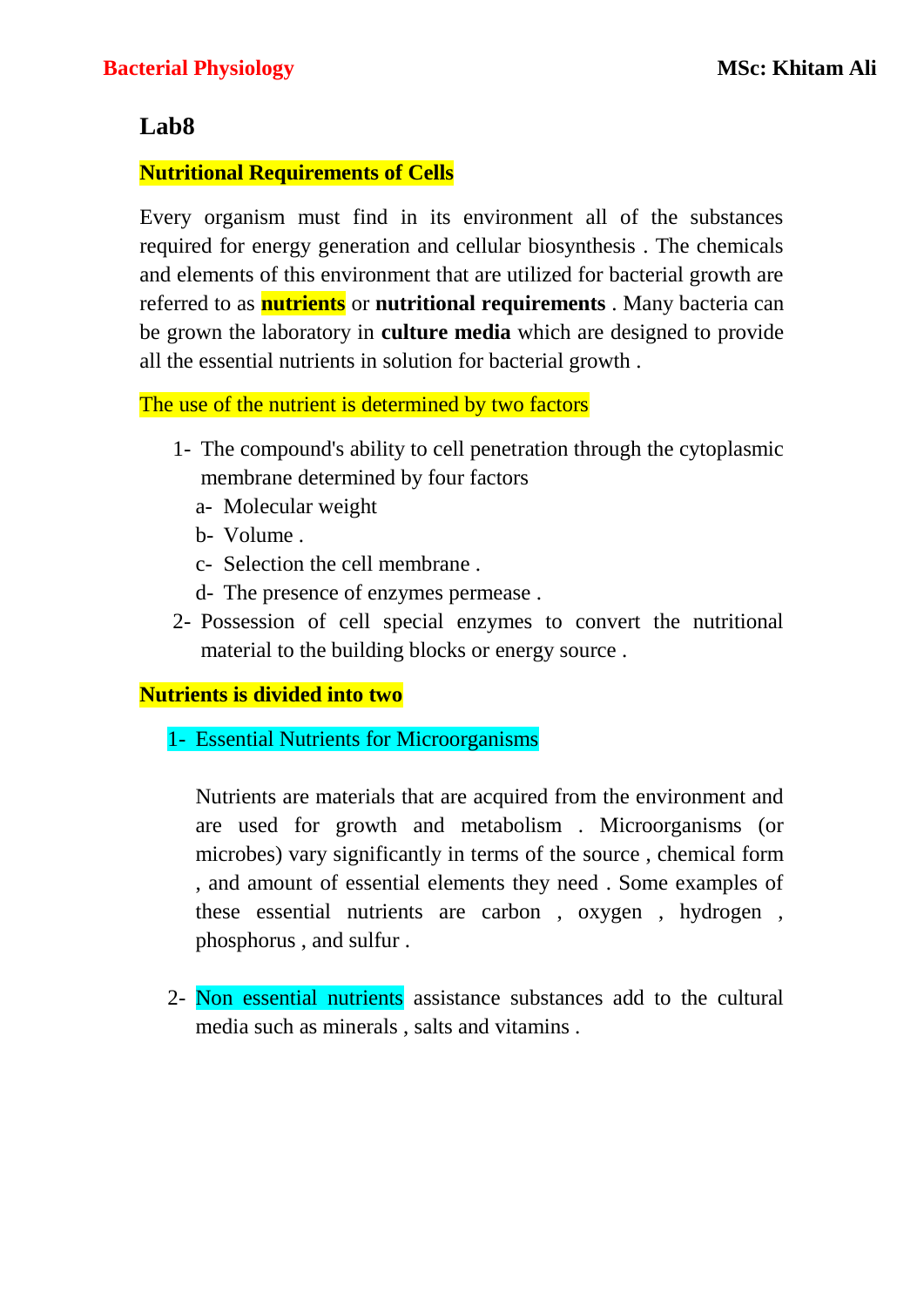# **Effect of Carbon source on Bacterial growth**

Carbon sources of the most important food sources that need its all living organisms , a carbon backbone of the composition of the cell contents as enters in the composition of proteins , carbohydrates and fats.

### **Effect of nitrogen source on Bacterial growth**

Nitrogen important nutritional source of protein components, because he is in the synthesis of amino acids and nucleic acids and other present in nature of different cases

- 1- The freely in the atmosphere and this  $(NO<sub>2</sub>)$  does not benefit the cell.
- 2- Oxidative in nitrates (NO<sub>3</sub>).
- 3- Reductive (NH3),this exists in cells as amino acids .

In nature , nitrogen is fixed by some micro – organisms and by lightning . This natural fixation plays an important role in the nitrogen cycle . In a way that is not yet completely understood , nitrogen – fixing bacteria and algae use nitrogen gas to make ammonium compounds . These compounds are absorbed by plants .

- 1- The conversion of ammonia to nitrate is [erformed primarily by soil-living bacteria and other nitrifying bacteria. In the primary stage of nitrification, the oxidation of ammonium  $(NH_4^+)$  is performed by bacteria species , which converts ammonia to nitrites *Nitrosomonas* such as the (NO<sup>2</sup> - ) .
- 2- Bacteria species such as *Nitrobacter* , are responsible for the oxidation of the nitrites  $(NO_2)$  into nitrates  $(NO_3)$ . It is important for the ammonia to be converted to nitrates because accumulated nitrites are toxic to plant life .
- 3- Bacteria that denitrify nitrates  $(NO<sub>3</sub>)$  in the soil (called "denitrifying bacteria") .Example : *Pseudomonas denitrificans* .
- 4- Bacteria that "fix" nitrogen (called "nitrogen fixing bacteria") .Examples : *Rhizobium* (which is symbiotic) and *Azotobacter* (which is free-living).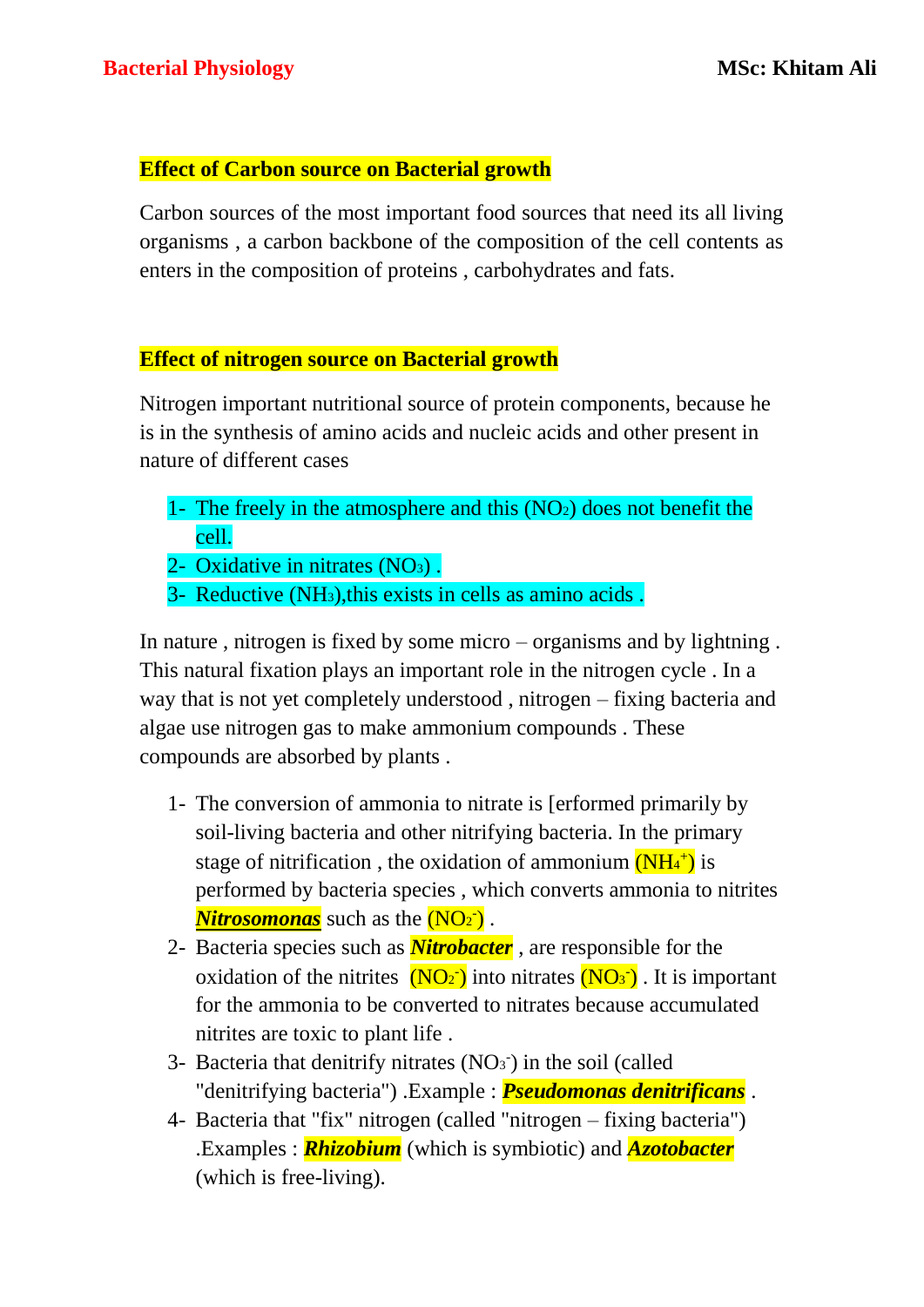### **Bacterial Physiology MSc: Khitam Ali**

5- You also have bacteria that lysis nitrogenous waste (like urea) and the protein in dead organisms by urease enzyme , such as *Klebsiella* , *Proteus*. This type of bacteria is called putrefying bacteria .

Sometimes some of the peptides used as a source of nitrogen in the media such as peptone which is partially digested protein and reductant used by bacteria heterotrophic , it was noted that the use of some oligopeptide in cultural media caused infarcts of growth because contact with the charge on cells surfaces due to aggregation and death of cell .

#### **Effect of phosphorus source on bacterial growth**

Phosphorus is essential for the synthesis of nucleic acids (DNA , RNA) , AMP, ADP , ATP , coenzymes and phospholipids . It is a major component for the development of the plasma membrane . Bacteria obtain phosphorus by cleaving ATP or ADP or from phosphate ions .

Phosphorus is essential for metabolic activities and the exchange of energy . Phosphorus is the major source of phosphorus mineral salts  $(KH2PO4, K2HPO4)$  in addition to nucleic acids

#### **Effect of sulfur source on bacterial growth**

Sulfur enters in the composition of protein and amino acides as cysteine .some of the coenzyme (coenzyme A) and some vitamins and Thiamine , methionine , glutathione and biotin .

#### **Effect of mineral salts on bacterial growth**

Mineral salts are two types according to the quantity of used of them :